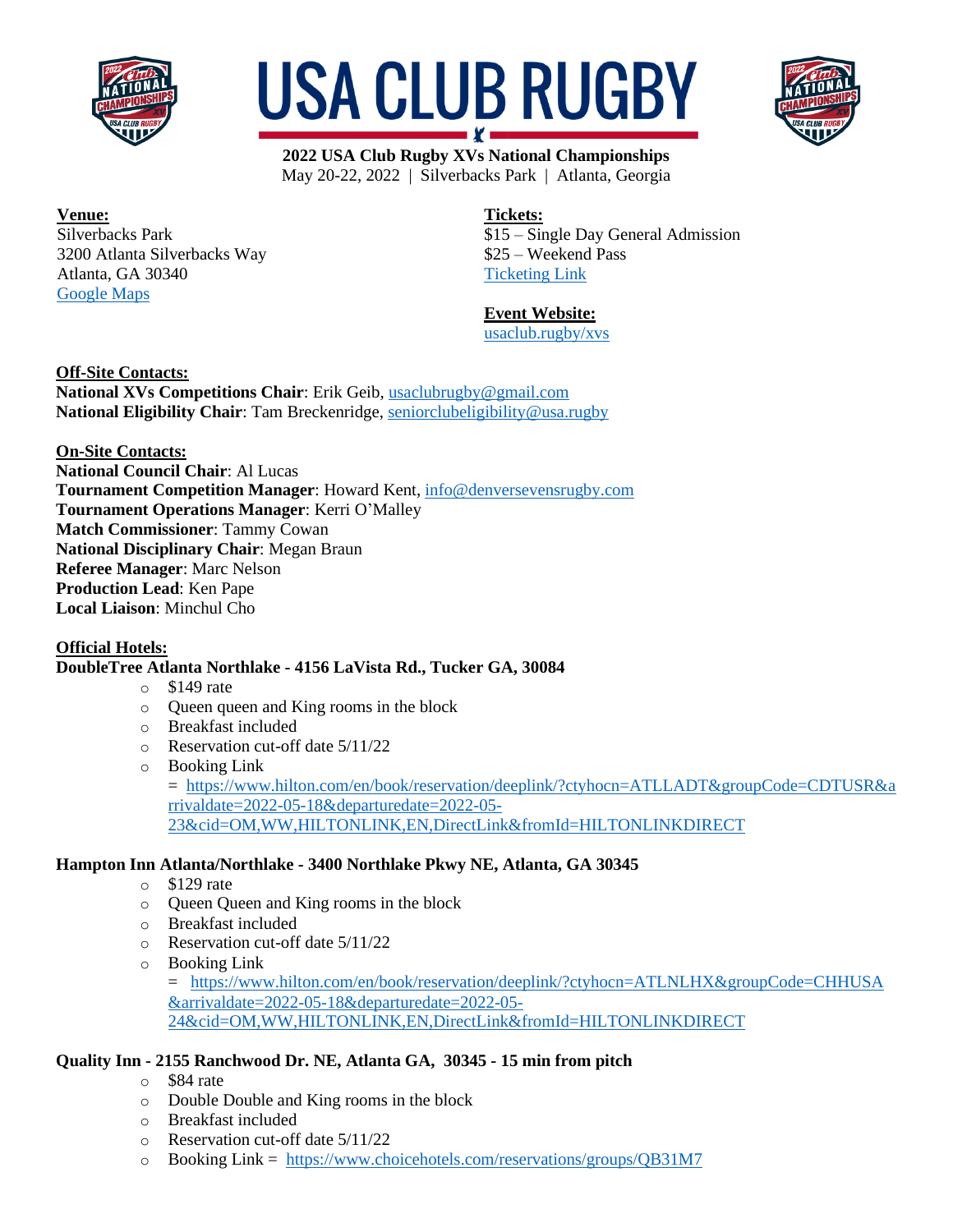





# **Hotels (Continued)**

# **Holiday Inn Express Atlanta NE - 2920 Clairmont Rd, Atlanta, GA 30329 - 10 min from the pitch**

- o \$145 Queen Queen room
- o \$135 King room
- o Breakfast included
- o Reservation cut-off date 5/11/22
- o Booking Link

 $=$  [https://www.hiexpress.com/redirect?path=hd&brandCode=EX&localeCode=en&regionCode=1](https://urldefense.com/v3/__https:/www.hiexpress.com/redirect?path=hd&brandCode=EX&localeCode=en®ionCode=1&hotelCode=ATLCR&_PMID=99801505&GPC=RNC&cn=no&viewfullsite=true__;!!FOfmI8qiWcWBHqypJtzENF0!zK_RM7rcw56KA7EmddLujvvZ8JD_KHubLOWbfXffoOa237Smj9hlYYCDFFIPhppEb-ODxuKiJBWZZIcxfVzzqQymg2A$) **[&hotelCode=ATLCR&\\_PMID=99801505&GPC=RNC&cn=no&viewfullsite=true](https://urldefense.com/v3/__https:/www.hiexpress.com/redirect?path=hd&brandCode=EX&localeCode=en®ionCode=1&hotelCode=ATLCR&_PMID=99801505&GPC=RNC&cn=no&viewfullsite=true__;!!FOfmI8qiWcWBHqypJtzENF0!zK_RM7rcw56KA7EmddLujvvZ8JD_KHubLOWbfXffoOa237Smj9hlYYCDFFIPhppEb-ODxuKiJBWZZIcxfVzzqQymg2A$)**

# **Sonesta Suites Perimeter East - 1901 Savoy Dr, Chamblee, GA 30341 - 9 min from pitch**

- o \$129 rate King Studios with pullout couch (3 ppl)
- o \$179 rate 2 bedroom loft suite (6 ppl)
- o Breakfast included
- o Reservation cut-off date is 5/9/22
- $\circ$  Booking Link = [Sonesta ES PC East](https://urldefense.com/v3/__https:/www.sonesta.com/sonesta-es-suites/ga/chamblee/sonesta-es-suites-atlanta-perimeter-center-east?isGroupCode=true&groupCode=RUGBY&checkin=2022-05-18&checkout=2022-05-23__;!!FOfmI8qiWcWBHqypJtzENF0!2eO6hKIFQyIFt3GnVzgfZVh8KDNMJUbiE1JEjvt_bKVFq-Oo8okGieQVDdrzMMp2gV8LoHN6IPYAyVIIsWtmYZY92CXq-R-TPw$)

## **Holiday Inn Express & Suites - 2060 Crescent Centre Blvd., Tucker GA, 30084 - 14 min from the pitch**

- o \$125 rate
- o Queen Queen and Kings rooms in the block
- o Breakfast included
- o Reservation cut-off date 5/11/22
- o Booking Link

= [https://www.hiexpress.com/redirect?path=rates&brandCode=EX&localeCode=en&regionCode=1&hot](https://urldefense.com/v3/__https:/www.hiexpress.com/redirect?path=rates&brandCode=EX&localeCode=en®ionCode=1&hotelCode=ATLKR&checkInDate=18&checkInMonthYear=042022&checkOutDate=23&checkOutMonthYear=042022&_PMID=99801505&GPC=URU&cn=no&viewfullsite=true__;!!FOfmI8qiWcWBHqypJtzENF0!xfBYqzs7sXQ-c2BUgedKIVS_tq--yrgfBCuZGmwdm_yyYim-BeoFX4uZ9rTCDotQil8L6sy0AeGBloDYeTpvDtARZULgDUM$) [elCode=ATLKR&checkInDate=18&checkInMonthYear=042022&checkOutDate=23&checkOutMonthY](https://urldefense.com/v3/__https:/www.hiexpress.com/redirect?path=rates&brandCode=EX&localeCode=en®ionCode=1&hotelCode=ATLKR&checkInDate=18&checkInMonthYear=042022&checkOutDate=23&checkOutMonthYear=042022&_PMID=99801505&GPC=URU&cn=no&viewfullsite=true__;!!FOfmI8qiWcWBHqypJtzENF0!xfBYqzs7sXQ-c2BUgedKIVS_tq--yrgfBCuZGmwdm_yyYim-BeoFX4uZ9rTCDotQil8L6sy0AeGBloDYeTpvDtARZULgDUM$) [ear=042022&\\_PMID=99801505&GPC=URU&cn=no&viewfullsite=true](https://urldefense.com/v3/__https:/www.hiexpress.com/redirect?path=rates&brandCode=EX&localeCode=en®ionCode=1&hotelCode=ATLKR&checkInDate=18&checkInMonthYear=042022&checkOutDate=23&checkOutMonthYear=042022&_PMID=99801505&GPC=URU&cn=no&viewfullsite=true__;!!FOfmI8qiWcWBHqypJtzENF0!xfBYqzs7sXQ-c2BUgedKIVS_tq--yrgfBCuZGmwdm_yyYim-BeoFX4uZ9rTCDotQil8L6sy0AeGBloDYeTpvDtARZULgDUM$)

## **Sonesta Suites Perimeter North - 760 Mount Vernon Hwy, Atlanta, GA 30328 - 18 min from pitch**

- o \$119 King Studios with pullout couch (3 ppl)
- o \$169 2 bedroom loft suite (6 ppl)
- o Breakfast included
- o Reservation cut-off date is 5/9/22
- o Booking Link = [https://www.sonesta.com/sonesta-es-suites/ga/atlanta/sonesta-es-suites-atlanta](https://urldefense.com/v3/__https:/www.sonesta.com/sonesta-es-suites/ga/atlanta/sonesta-es-suites-atlanta-perimeter-center-north?isGroupCode=true&groupCode=0518silver&checkin=2022-05-18&checkout=2022-05-23__;!!FOfmI8qiWcWBHqypJtzENF0!2-IQncfZ6BNo83d92kXO4qUiO0ARGi3hMgCCn153MQbAfU_I8q-18V6xIZQJAEBNGm9gFog6uExsVlOLvyqWj5Pjz2vMF-0zqg$)[perimeter-center-north?isGroupCode=true&groupCode=0518silver&checkin=2022-05-](https://urldefense.com/v3/__https:/www.sonesta.com/sonesta-es-suites/ga/atlanta/sonesta-es-suites-atlanta-perimeter-center-north?isGroupCode=true&groupCode=0518silver&checkin=2022-05-18&checkout=2022-05-23__;!!FOfmI8qiWcWBHqypJtzENF0!2-IQncfZ6BNo83d92kXO4qUiO0ARGi3hMgCCn153MQbAfU_I8q-18V6xIZQJAEBNGm9gFog6uExsVlOLvyqWj5Pjz2vMF-0zqg$) [18&checkout=2022-05-23](https://urldefense.com/v3/__https:/www.sonesta.com/sonesta-es-suites/ga/atlanta/sonesta-es-suites-atlanta-perimeter-center-north?isGroupCode=true&groupCode=0518silver&checkin=2022-05-18&checkout=2022-05-23__;!!FOfmI8qiWcWBHqypJtzENF0!2-IQncfZ6BNo83d92kXO4qUiO0ARGi3hMgCCn153MQbAfU_I8q-18V6xIZQJAEBNGm9gFog6uExsVlOLvyqWj5Pjz2vMF-0zqg$)

## **Championship Paperwork**

**Step 1 – Completed by a Club Representative by Monday, May 16** [Team Enrollment / Intent to Participate Form](https://forms.gle/uUHNqdPkWZ7nwHiMA)

## **Step 2 – Completed by a Club Representative and emailed t[o usaclubrugby@gmail.com](mailto:usaclubrugby@gmail.com) by Monday May 16** [Team Participation Agreement](https://www.usaclub.rugby/uploads/3/1/0/2/3102973/2022_usa_club_rugby_xvs_national_championship_team_participation_agreement.pdf)

**Step 3 – Completed by a Club Representative and emailed t[o usaclubrugby@gmail.com](mailto:usaclubrugby@gmail.com) \*and\*** [seniorclubeligibility@usa.rugby](mailto:seniorclubeligibility@usa.rugby) **by Monday May 16** [XVs National Championship Series Roster](https://www.usaclub.rugby/uploads/3/1/0/2/3102973/usa_club_rugby_xvs_national_championship_series_roster.pdf)

*Note: You do not need to do this form if you are not changing your roster from Super Regionals. Please contact Tam Breckenridge [\(seniorclubeligibility@usa.rugby\)](mailto:seniorclubeligibility@usa.rugby) with questions related to eligibility or to request a waiver of eligibility.*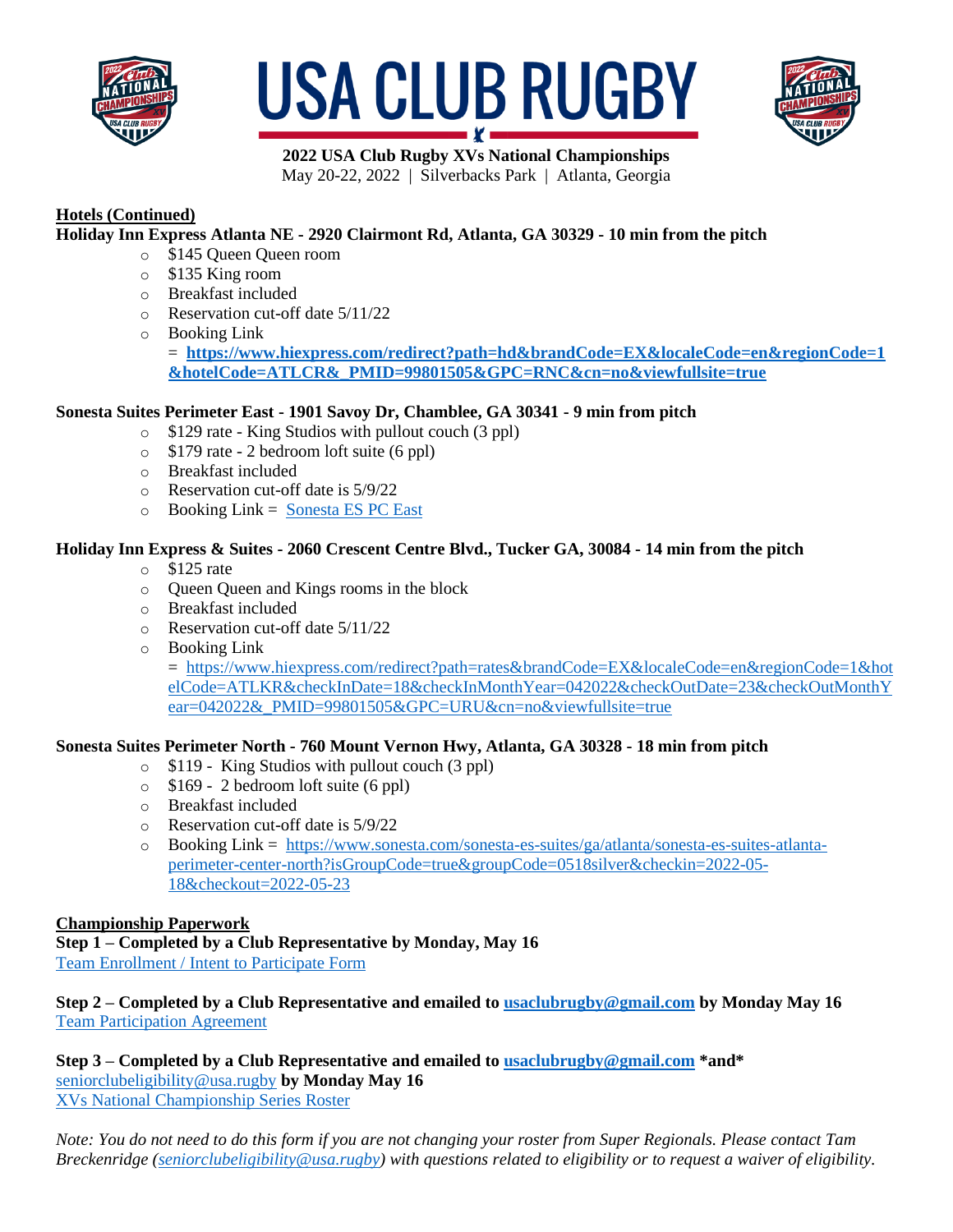





# **Championship Paperwork (Continued)**

**Step 4 – Completed by each individual participant with your club and completed by Monday, May 16** [Media Questionnaire](https://forms.gle/Sd4CLh3u5wn9JUTQ6) [Track player submissions online here: [https://www.usaclub.rugby/player-media-tracking.html\]](https://www.usaclub.rugby/player-media-tracking.html)

# **Step 5 – Completed by each individual participant with your club and turned in at Check-In** [Participation Waiver](https://www.usaclub.rugby/uploads/3/1/0/2/3102973/usar-participation-waiver_esignature.pdf)

**Step 6 – Completed by each individual participant with your club and turned in at Check-In** [Event Media Release Agreement](https://www.usaclub.rugby/uploads/3/1/0/2/3102973/2022_usa_club_rugby_xvs_national_championship_-_event_media_release_agreement.pdf)

# **Team Training: Thursday, May 19 & Friday, May 20, 2022**

Teams may request a training time on Thursday, May 19, or Friday, May 20, by using the following link: <https://www.signupgenius.com/go/60b0f4aa5af29a1ff2-2022>

Note: If you are playing on Friday, May 20, do not book a training time in an effort to have an expanded warm-up. Efforts to do this take away opportunities for other teams that need training space and your reservation may be cancelled.

## **Check-In: Friday, May 20, 2022**

Eligibility check-in will take place at Silverbacks Park on Friday, May 20. Your team must be checked in at least two hours prior to competing and will not be able to access the park without the credentials given to it at check-in. Check-in times will be scheduled by travel distance: each region will have a 15-minute window where they must check-in. If you cannot make your scheduled check-in time due to travel plans, email Howard Kent [\(info@denversevensrugby.com\)](mailto:info@denversevensrugby.com). All players **must** check-in prior to participating in any match, and teams should make best efforts to have their team checkedin on Friday. In order to facilitate a smooth competition, it is requested that teams only check-in on Saturday in the case of extreme travel issues or late individual player arrivals.

# **The following documentation will be required for each player at check-in on Friday:**

*1. Proof of Identification. Each player will be required to prove their identification by showing:*

- a. A current government issued photo ID **OR**
- b. An official school/university ID (Current students only)

## *2. Proof of Citizenship for U.S. Citizens\*. Each U.S. Citizen will be required to prove their citizenship by showing:*

- a. An original U.S. birth certificate **OR**
- b. A photocopy of a U.S. birth certificate **OR**
- c. An original U.S. Passport **OR**
- d. A photocopy of a U.S. Passport **OR**
- e. Original or copy of Naturalization Certificate accompanied by a birth certificate from a U.S. state or territory **OR**
- f. Original or copy of Native American Tribal Identification Card

#### *Proof of Citizenship for Resident Aliens. Each Resident Alien will be required to prove their residency status by showing:* a. Original or copy of Permanent (Green Card) or Conditional Permanent Resident

*Non-Residents. Each team may have 5 non-resident players on a match roster. If you check in more than 5 non-resident players, strict monitoring will occur of your roster. In order to demonstrate valid non-resident status,* 

- a. Non-residents must bring their hard copy of their passport **AND**
- b. Documentation from U.S. Customs and Border Protection (CBP) that demonstrates they have been residing in the U.S. prior to April 1, 2022.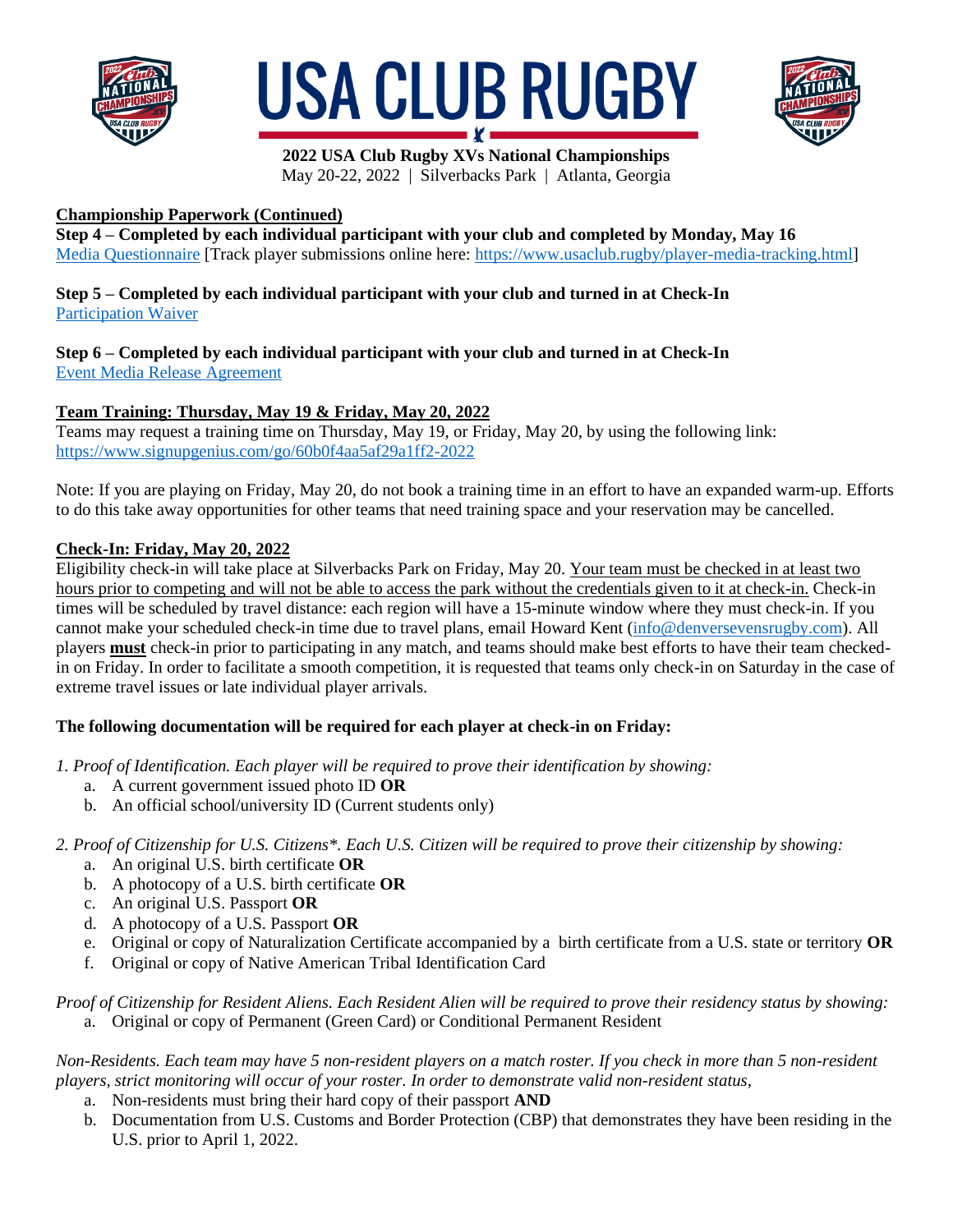





# **Check-In Times: Friday, May 20** [Contact [Howard](mailto:info@denversevensrugby.com) if you would like to change your Check-In Time]

10:00 AM: Colorado Gray Wolves D1 10:15 AM: Tempe Ninjas 10:30 AM: Northern Virginia Rugby 10:45 AM: Chicago Lions 11:00 AM: Schuylkill River Exiles 11:15 AM: Chicago Griffins 11:30 AM: Dallas Rugby 12:00 PM: Belmont Shore Rugby 4:15 PM: Palm Beach Panthers & Union County Mudturtles 4:30 PM: Queen City Rams & Red Mountain Warthogs 4:45 PM: Knoxville Minx & Palmer College Dragons 5:00 PM: Berkeley All Blues II & Providence Rugby 5:15 PM: Charlotte Rugby & Buffalo Rugby 5:30 PM: Denver Barbarians & Santa Monica Dolphins

# **Coaches & Managers Meeting – Virtual: Thursday, May 19 from 5:00 PM – 6:00 PM Eastern**

A Coaches & Managers meeting will be held between the teams, the host committee, the match official manager(s), and the competition management team. New for 2022, this meeting will be held virtually and *before* check-in. This meeting will cover the following topics:

- $\blacksquare$  Check-In
- Disciplinary Procedures & Appeals
- $\blacksquare$  Competition Challenges & Appeals
- $\bullet$  Weather Policies, including heat guidelines and the lightning  $\&$  severe weather policy
- Credentials & Ticketing
- $\blacksquare$  Medical location(s) & Information
- Water & Ice Stations
- Venue Information, including
	- o Athlete Village location & information
	- o Warm-up space & information
- Match Official Information, including:
	- o Introduction of Match Official staff
	- o Location(s) for coin toss
	- o Complaints & Issues
- Sideline Management, including Technical Zones & On-Field Support
- Exercise Rostering for Matches, including  $13<sup>th</sup>$  Player Activation
- **Kit Conflicts**
- Competition Policies, including tiebreakers & overtime
- Questions from Teams

#### **A link to the meeting will be distributed to teams via the contact information they provide in the Team Enrollment Form.**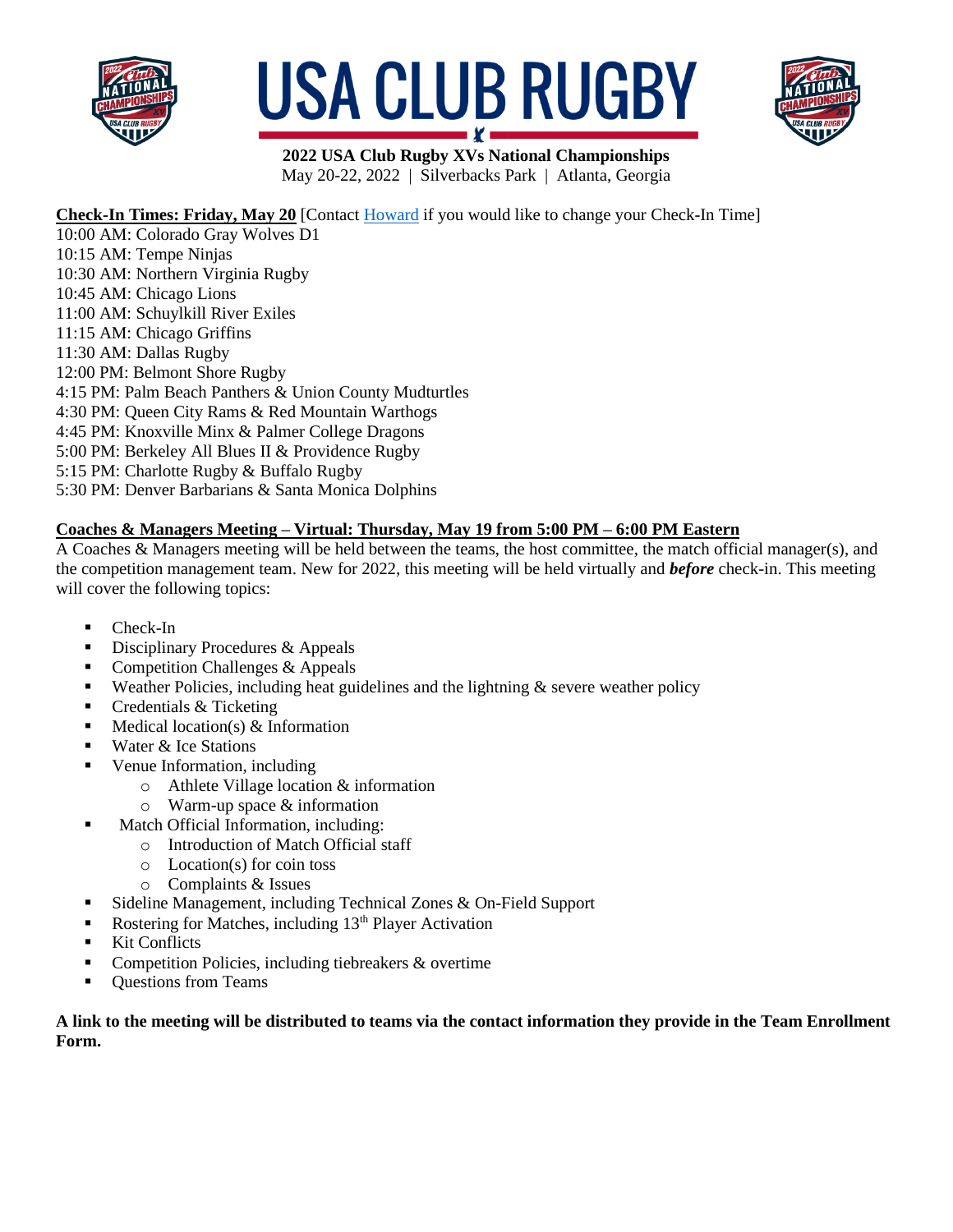





# **Match Schedule: Friday, May 20 – Sunday, May 22, 2022**

| Game           | Day      | <b>Time</b>       | <b>Division</b>        | Home                           | Away                       | <b>Field</b> | <b>Warm-Up</b> |
|----------------|----------|-------------------|------------------------|--------------------------------|----------------------------|--------------|----------------|
|                | Friday   | $2:00 \text{ PM}$ | Women's D1             | Colorado Gray Wolves D1        | Tempe Ninjas               | Field 4      | Field 4        |
| $\overline{2}$ | Friday   | 4:00 PM           | Women's D1             | Northern Virginia Rugby        | Chicago Lions              | Stadium      | Stadium        |
| 3              | Friday   | 4:00 PM           | Men's D1               | Chicago Griffins               | Schuylkill River Exiles    | Field 4      | Open space     |
| 4              | Friday   | $6:00$ PM         | Men's $D1$             | Dallas Rugby                   | <b>Belmont Shore Rugby</b> | Stadium      | Open space     |
| 5              | Saturday | 10:00 AM          | Men's $D3$             | Palm Beach Panthers            | Red Mountain Warthogs      | Field 4      | Field 4        |
| 6              | Saturday | 10:00 AM          | Men's $D3$             | <b>Union County Mudturtles</b> | <b>Queen City Rams</b>     | Stadium      | Stadium        |
| 7              | Saturday | 12:00 PM          | Women's D <sub>2</sub> | Palmer College Dragons         | Providence Rugby           | Field 4      | Field 2C       |
| 8              | Saturday | 12:00 PM          | Women's D <sub>2</sub> | Knoxville Minx                 | Berkeley All Blues II      | Stadium      | Field 2C       |
| 9              | Saturday | $2:00$ PM         | Men's $D2$             | <b>Buffalo Rugby</b>           | Denver Barbarians          | Field 4      | Field 2        |
| 10             | Saturday | $2:00$ PM         | Men's $D2$             | <b>Charlotte Rugby</b>         | Santa Monica Dolphins      | Stadium      | Field 2        |
| 11             | Sunday   | $9:00$ AM         | Men's D3               | Winner – Game $5$              | Winner – Game $6$          | Stadium      | Field 4        |
| 12             | Sunday   | 10:45 AM          | Women's D <sub>2</sub> | Winner – Game $7$              | Winner – Game $8$          | Stadium      | Field 2C       |
| 13             | Sunday   | 12:30 PM          | Men's $D2$             | Winner – Game $9$              | Winner – Game $10$         | Stadium      | Field 2C       |
| 14             | Sunday   | $2:15$ PM         | Women's D1             | Winner – Game $1$              | Winner – Game $2$          | Stadium      | Field 2C       |
| 15             | Sunday   | $4:00$ PM         | Men's $D1$             | Winner – Game $3$              | Winner – Game $4$          | Stadium      | Field 2C       |

Blue-shaded matches are ticketed events; white-shaded matches do not have an admission cost

#### **Visitor Information**

**Tickets** are available online at usaclub.rugby/xvs. Walk-up tickets will also be available at the venue via online purchase. This event is credit card only, and no cash will be accepted or present on the premises. Pricing for this event is as follows:

Friday (Single Day) General Admission: **\$15** Saturday (Single Day) General Admission: **\$15** Sunday (Single Day) General Admission: **\$15** Weekend (Three-Day) General Admission: **\$25** Children Age 12 & Under: **FREE**

Note that only the matches in the stadium will require tickets. We appreciate your support of the event if you would like to purchase tickets for Field 4, but Field 4 only has space for standing room spectators.

**Concessions** will be available at the venue throughout the weekend.

**Parking** will be assessed to all vehicles entering the property, at a rate of **\$5** per car per day.

#### **Medical Services**

Trainers will be available on-site at all times - including both at the fields and in the general medical area. Trainers will be available for tapings on a limited basis, with injuries always taking precedence over tapings. Teams and players must provide their own tape for tapings.

EMT support will be available on-site for individuals that suffer severe injuries and need immediate medical attention.